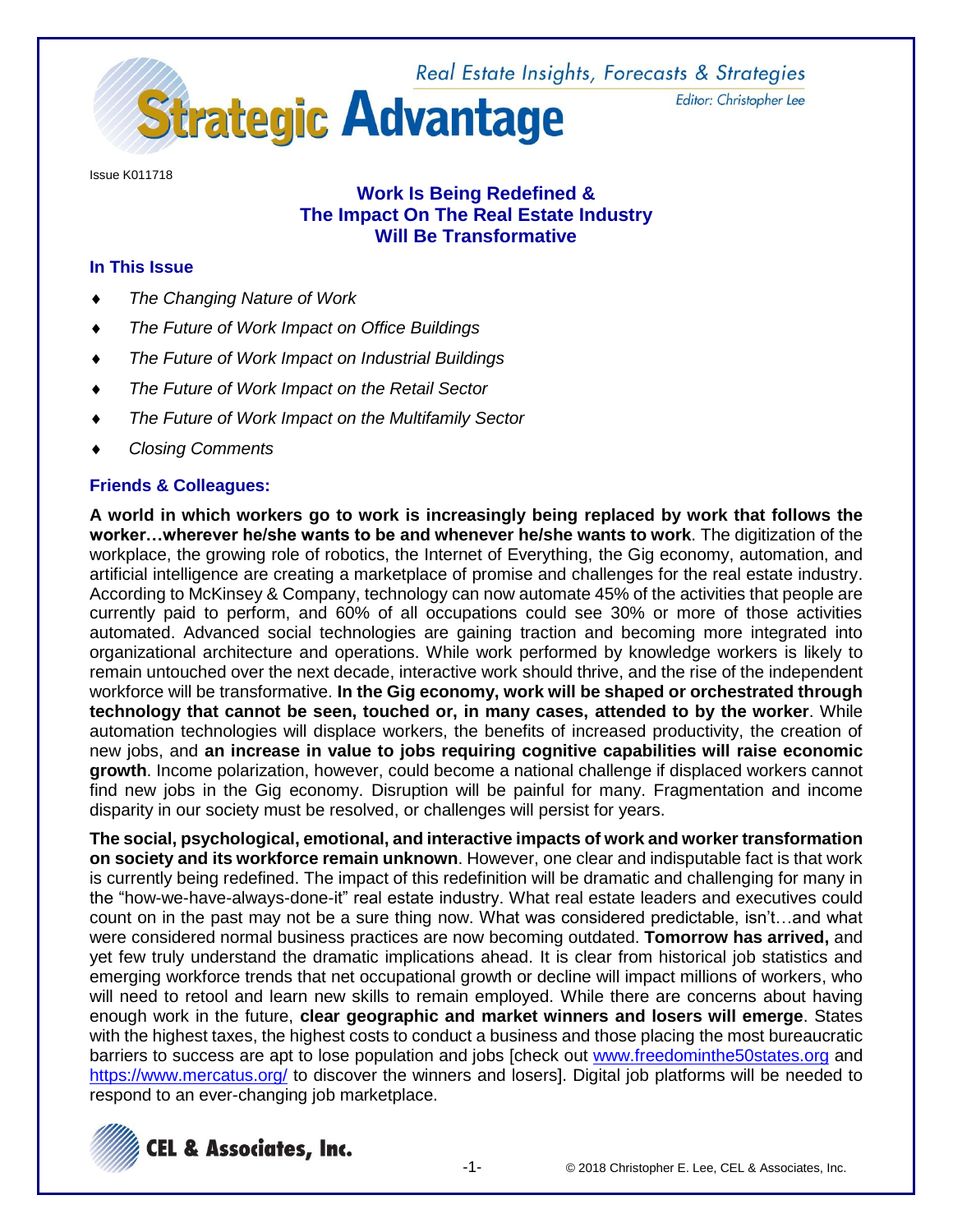

If work is defined by a measure of output or productivity, **space or where work is performed [location] becomes less important than the web and intersection of collaborative relationships, interactive technologies, and economic and geographic mobility**. Lifelong learning will be a requirement for all workers. Loyalty to one employer will become far less important than building one's brand and unique expertise. While work is intrinsically meaningful, workers will define self-worth and relevance by the job or output. Employers and communities that value self-reliance, flexibility, entrepreneurism and foster a workplace environment of innovation and collaboration will outperform those who don't.

Within the real estate industry, the potential is rising rapidly for errors in investment market timing, supply/demand and underwriting. It is no longer a demographic exercise to quantify the population or number of jobs. To be competitive, real estate firms must better understand the dynamic and psychographic changes occurring in the digital age workforce. **Preparing for the New Era of work should be among the top two or three priorities [along with talent and capital] of every real estate firm** that intends to remain relevant and prosper in the years ahead.

In this issue of *Strategic Advantage*, we will examine the changing nature of work, the growing occupations and shrinking jobs of tomorrow, and the impact of these changes on real estate companies and each asset class. The shifting demographic patterns, pace of technological change, and the nature of the relationship between worker and work will have needle-moving implications for the real estate industry. Tomorrow has arrived!

## **The Changing Nature Of Work**

From manual labor to horse-/ox-drawn plows, to farmer-driven tractors to self-driving tractors that "do it all" work has and continues to evolve. The invention of elevators [1853], air conditioners [1902], the steel converter [1856], cubicles [1968], and Microsoft Windows [1985] reshaped white-collar work. The Sears, Roebuck & Co. catalog [1897], rural mail delivery [1896], Google [1998], and Amazon [1994] reshaped retail expenditure patterns. Apartments provided immediate residency and flexibility to a highly mobile next-generation workforce who followed the jobs.

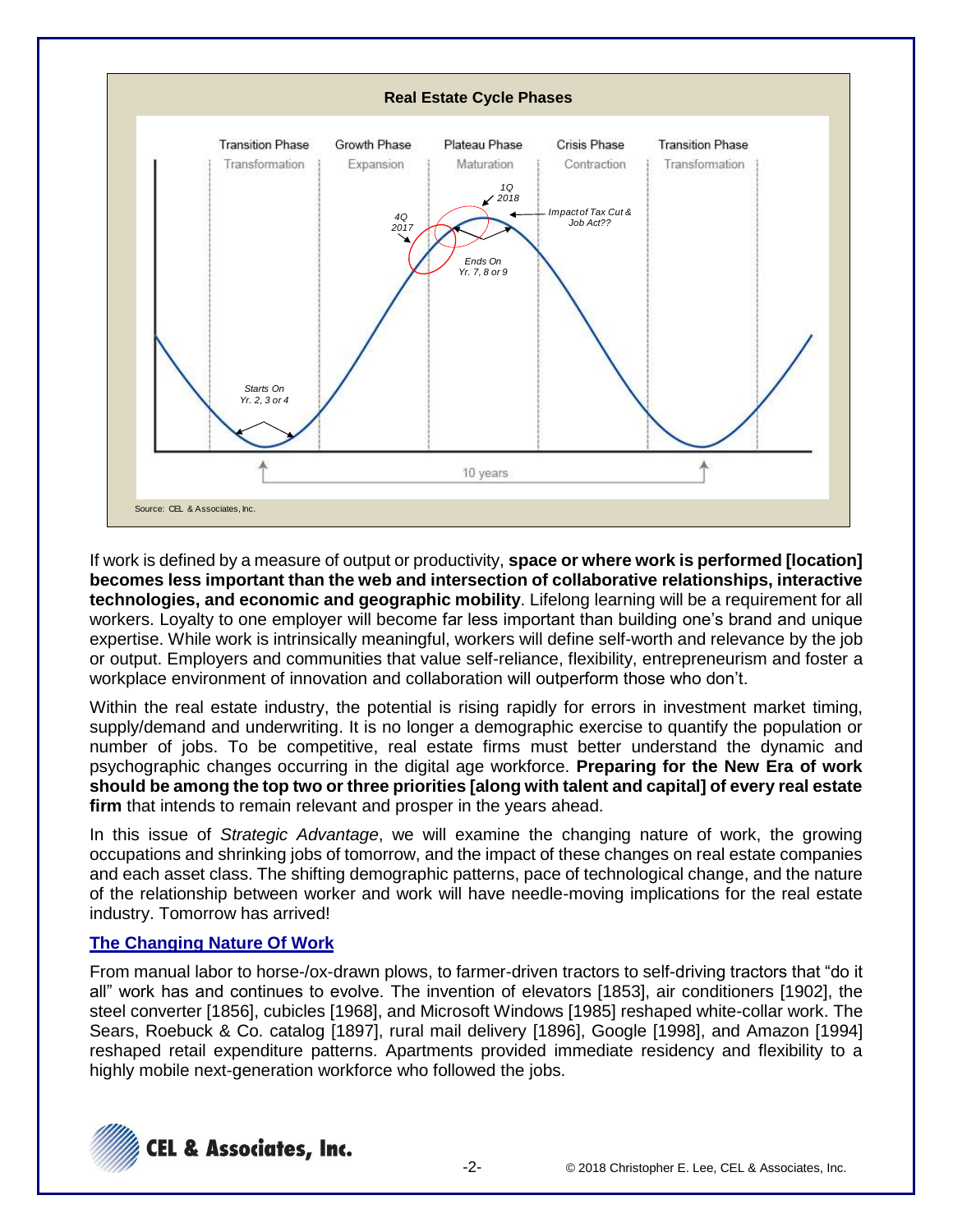Robotics, RFID tags [1973] and containerization [1950s] reshaped the warehouse distribution sector, and offshoring reshaped the industrial real estate marketplace as last-mile and distribution centers proliferated the major regional hubs throughout the U.S. Cell phones [1973], first portable computers [early 80s], and tablets [2000], created a web of connectivity, 24/7 accessibility and instant communications, and they **shifted work from a place to a person – the worker**.

**Employees now work in more decentralized and specialized organizations where individuality is rewarded and encouraged**. Slower workforce growth rates are necessitating a more diverse, older and engaged labor force. Core functions [IT, Human Resources, Marketing, Accounting to name a few] are being outsourced. A shift to "distant-work," a growing pool of independent workers, a desire for a

more balanced work life, and the rising desk cost per worker increasingly are causing employers to shed the hiring and workplace traditions of the past.

**Digital platforms are creating a very efficient marketplace that can match talent with needs.** The rise of the Independent Worker is providing a readily available workforce 24/7 without the desk cost to employ full- or part-time workers. According to McKinsey & Company, 30% of Independent



Workers are "free agents" who garner their primary income from this type of work. Approximately 40% are casual earners who do "extra" work to add to their income. Reluctant workers [14%] and financially strapped workers [16%] make up the balance of the Independent Worker workforce.

**Today 20% - 30% of today's workforce [or 54 million – 68 million in the U.S.] are Independent Workers**. Flexibility, autonomy, control and assignment selection are the primary reasons for the growth of this workforce. Independent workers by choice, according to McKinsey, report higher levels of satisfaction, are more engaged in their work, and enjoy the opportunity to be their own boss. Platforms like Uber, Lyft, TaskRabbit, HomeAway, Airbnb, Thumbtack, Etsy, and others actually comprise a very small fraction of independent work today while garnering much media attention. According to McKinsey, approximately 14% of those in traditional jobs and people who are not currently working would like to become independent primary earners. Over the next several years, **on-demand work is expected to grow approximately 18% per year**. The impact of this trend on office space and overall market vitality will be significant.

**Emerging trends in technology, demographics, globalization, geographic cost differentials, and public policy are creating opportunities, challenges and unintended consequences regarding work and workers.** Rising workforce turnover rates are creating non-traditional employment relationships. The future will see more teams, more collaboration and less structured organizational hierarchy [a legacy created in the early 1900s]. New space will need to be designed to increase the cognitive function of teams. Building Information Modeling ["BIM"] and prefabricated building systems will likely grow dramatically over the next decade reducing cost, risk and labor.

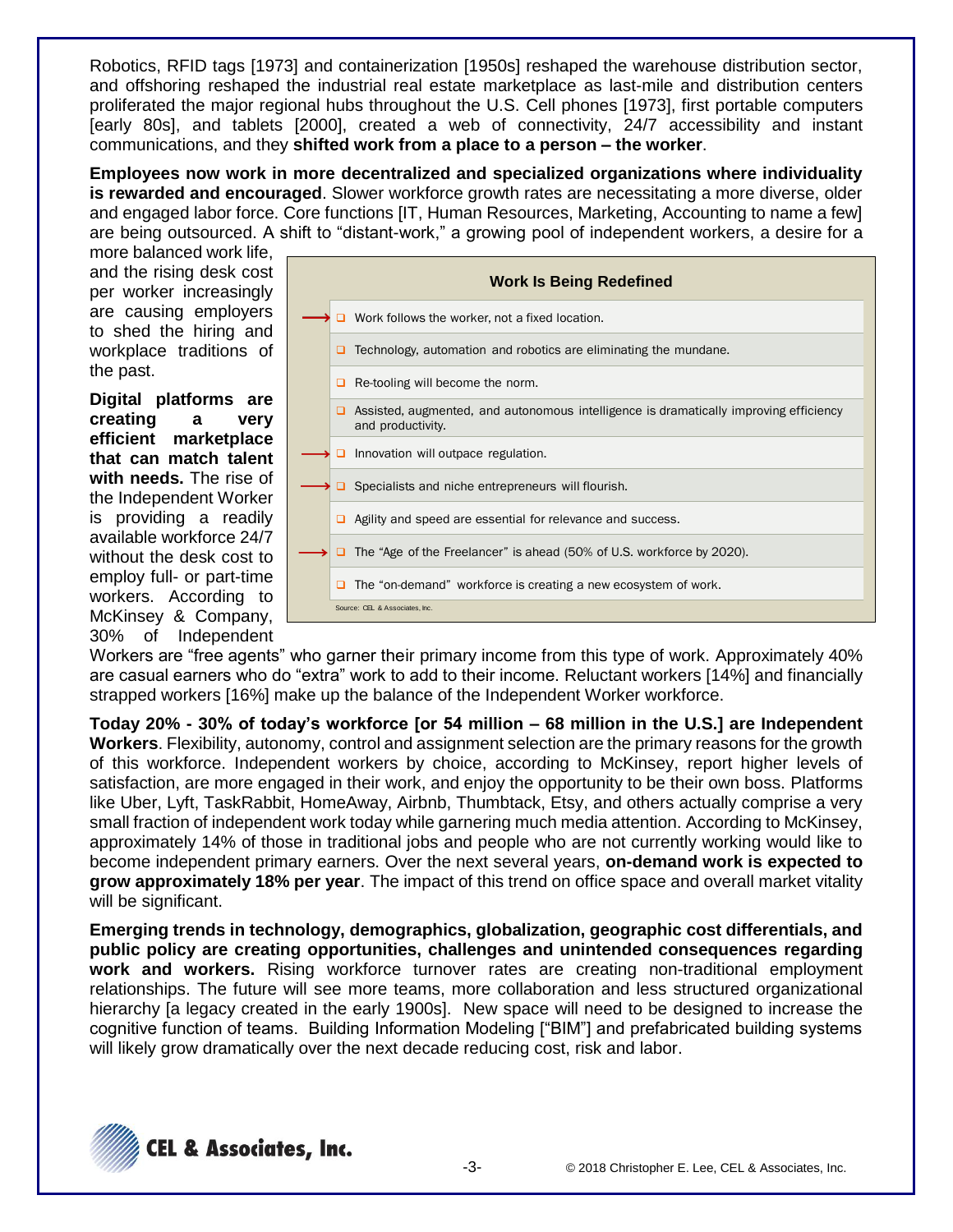**Today, around 50% of all Americans receive some form of government check, stipend or assistance**. Concerns over healthcare and monies to cover household expenditures are causing today's older workers [Baby Boomers] to work into their late 60s or 70s…more than any time since the turn of the century. Because many of these legacy employees are working by necessity, and know they probably will retire within 10 years, is often not a priority to embrace the new technologies and

| <b>Mobile / Wearable Technology</b> |                                                                | <b>Cloud Technology</b> |                                                                                                 |  |
|-------------------------------------|----------------------------------------------------------------|-------------------------|-------------------------------------------------------------------------------------------------|--|
| 98                                  | 6 billion devices connect in 2016. 75<br>billion by 2025       | 26                      | 80% of all apps will run in the cloud by<br>2025.                                               |  |
| æ                                   | Hologram phones by 2020.                                       | 98                      | All enterprise data will be in the cloud<br>by 2025.                                            |  |
| 96                                  | Virtual reality tours [\$80 billion industry<br>by 2025].      | 98                      | Nearly 80% of IT budgets will be spent<br>on cloud technology by 2025.                          |  |
| 98                                  | The office, home and mobile devices<br>are becoming one.       | 96                      | 85% of CRM tools will be delivered by<br>cloud in 2025.                                         |  |
| 98                                  | Work and commerce now follow the<br>person.                    |                         |                                                                                                 |  |
|                                     | <b>The Internet of Everything</b>                              |                         | <b>Advanced Robotics</b>                                                                        |  |
| H.                                  | Rise of personal robots [35 million by<br>2020].               | ×.                      | Surgeries, healthcare, legal financial<br>services at risk.                                     |  |
| H.                                  | Rise of industrial robots [\$45 billion]<br>industry by 2025]. | ×                       | Manufacturing and emergence of Fetch<br>robots                                                  |  |
| ×.                                  | Approximately 47% of all jobs in the<br>U.S. can be automated. | H.                      | 65% of children in primary school today<br>will work in a job that does not exist<br>currently. |  |
| 28                                  | \$7.1 trillion market by 2025.                                 | 26                      | Driverless cars, trucks and planes.                                                             |  |

contemporary workplace structures. In fact, **for many, resisting change is considered a better option than "starting over."** Unfortunately, many real estate investment decisions are made using old paradigms created by legacy and historical precedents.

Compounding this problem is a historically low workforce participation rate [under 63%]. By 2035, 79 million Americans will be age 65 or older and, according to experts, around 10 million men age 25 – 54 are not in the workforce. Workers today only use 54% of their vacation time. While there is glass-halffull optimism that the recently passed Tax Cuts and Jobs Act will create jobs and economic growth, the **economic burdens created over the past decade could mitigate the final outcome**.

**Thus, the challenges posed by an aging, seemingly financially impaired, and reluctantly retiring Baby Boomer population; globalization; and technological advancements are altering the nature** 

| <b>Energy Storage</b> |                                                                 | <b>3-D Printing</b> |                                                            |  |  |
|-----------------------|-----------------------------------------------------------------|---------------------|------------------------------------------------------------|--|--|
| X.                    | Every home/unit will have a battery on<br>the distributed grid. | 26                  | \$5.1 billion in 2016going to \$35 billion<br>by 2020.     |  |  |
| gy.                   | \$10.3 billion market by 2025.                                  | 26                  | 42% of manufacturers intend to use 3D<br>printing by 2020. |  |  |
| ×.                    | Rise of the Zero-energy buildingthe<br>"Living Building."       | 99                  | Massive supply chain distribution.                         |  |  |
| 46                    | Changing personal devices from space.                           | U,                  | Building materials manufactured onsite.                    |  |  |
| ×.                    | Energy storage to grow 14X by 2025.                             |                     |                                                            |  |  |
|                       | <b>Next-Genration Genomics</b>                                  |                     | <b>Social Media</b>                                        |  |  |
| a.                    | Medical care and cures will be<br>revolutionary.                | ×.                  | Battle for share of engagement.                            |  |  |
| Ŷ.                    | Ability to improve agriculture production.                      | 26                  | Advertisers and customers connected<br>by predictors.      |  |  |
| Ŷ.                    | Ability to create bio-fuels.                                    | ×,                  | By 2025, clothes will detect feelings and<br>needs.        |  |  |
|                       | Nearly every body part is replaceable.                          | 46                  | 2.0 billion social media users in 2016.                    |  |  |

**of work. The Internet of Work makes space and location less relevant**. The customization of work mandates worker-designed workdays, where they work, how they work, and the desired "feel" of their workplace environment. **Workplace wellness, security, privacy and collaborative datasharing/accessibility will place technology and technology applications as the drivers of organizational efficiency, effectiveness and growth.** The connective workforce is becoming the

new factory for productivity. **Location is now as interchangeable as the velocity of connectiveness**. Good iobs over the next several decades will come from new ideas, new knowledge and new

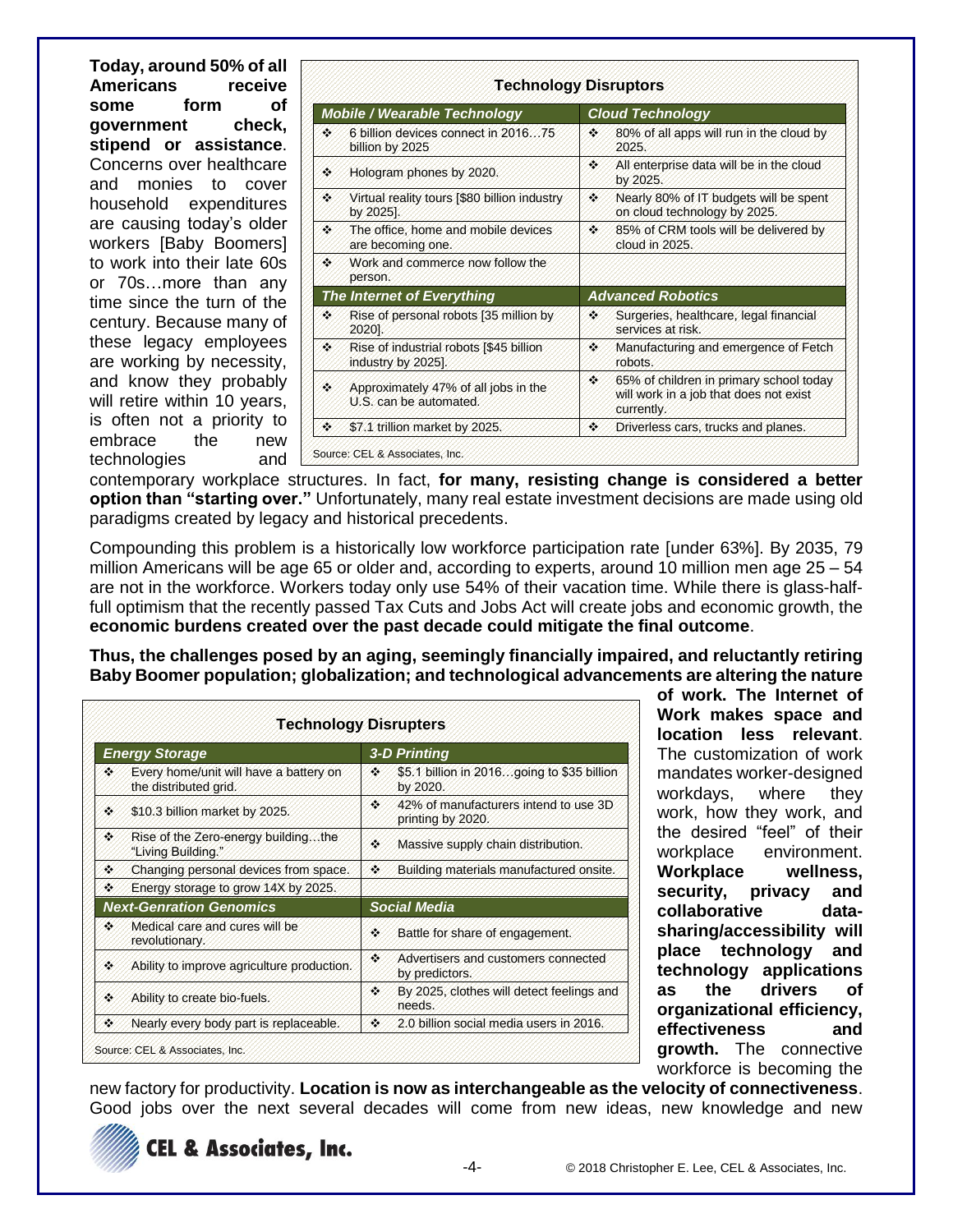technology. Markets which are unencumbered by high taxes, high costs to conduct business and burdensome government regulations/oversight will perform far better than those with the opposite. **Markets with affordable and workforce housing challenges will suffer due to the increasing mobility and connect-from-anywhere workforce**.

Wage growth is decelerating, the savings rate is at its lowest level in a decade, the velocity of money is slowing, and the U.S. is far from full employment. Disruptive technologies are contributing to a declining workforce participation rate as workers cannot learn and keep pace with the knowledge and expertise needed to work in a digital economy. Automation is taking over select aspects of many jobs. According to some analysts, as many as one-third of the U.S. workforce may have to change careers [check out [AlphaGo Zero](https://deepmind.com/blog/alphago-zero-learning-scratch/) to learn what is ahead].

**When we are connected 24/7 [work and personal], it means that we have delegated "special powers" to the tools and techniques that give us that connectivity**. Workers, as a result, often struggle to understand the space between what they do and what the future may hold. Thus, **workers are increasingly subjugating themselves to the very technology that has been created to make work more efficient and enjoyable**. For the real estate industry, the current methodologies to understand and underwrite market demand are becoming antiquated models for those still reliving past successes. Real estate assets are being redefined, redesigned and restructured to reflect the new digital age of work, workers and working. Several "hot" markets may soon discover there are limitations to a tenant's or resident's capacity to pay. **Many emerging or "undiscovered" markets that offer a multidimensional lifestyle and flexible working environment could flourish**.

## **American Society By The Numbers** *From Multiple Surveys*

- $\geq$  35% worry about healthcare expenses.
- $\geq$  35% worry about a lack of an emergency fund [savings].
- ➢ 33% have no retirement savings.
- $\geq$  23% have less than \$10,000 in savings.
- $\triangleright$  Another 10% have less than \$50,000 in savings.
- ➢ Average IRA balance is around \$120,000.
- $\triangleright$  Only 20.6 million have an IRA.
- ➢ In 2017, the average monthly retiree benefit was \$1,360.
- $\geq$  43% of unmarried persons rely upon Social Security for 90% or more of their income.
- $\geq$  37% have emergency savings to cover more than \$500.

Source: Harris Poll and other surveys.

The tsunami of change occurring in the workplace and to workers will dramatically transform the real estate industry. **Buildings will be increasingly rated by their functional "smartness."** Employee, shopper and resident experiences and engagement will be the primary drivers of design features and amenities that are fully connected/integrated to and for the individual. **Connectiveness will be the crucible upon which assets succeed or fail. Real estate assets will need to create places for collision, authentic interaction, social interaction and a "bleisure" environment.** Work will increasingly blend tasks with fun and socialization. Workers and workplace environments will be more "on demand," culture will become intellectual property [the differentiator] and dataism will determine outcomes. Wages will rise rapidly for knowledge workers, leaders, specialized professionals and creative class workers. **The "wellness score" for a building will become as valuable as a USGBC rating.**

The future of work and its impact on the real estate industry is very exciting. It means a decade or longer of "re-do" opportunities. **Less than 5% of today's real estate assets are prepared for and able to respond to the new worker and the new way of working 10 years from now.** Yes, the future of work is a real estate game changer and there will be industry winners and losers based on one's ability, desire and commitment to be transformative.

The following pages describe the changing nature of each primary asset class, based on the future of work and workers.

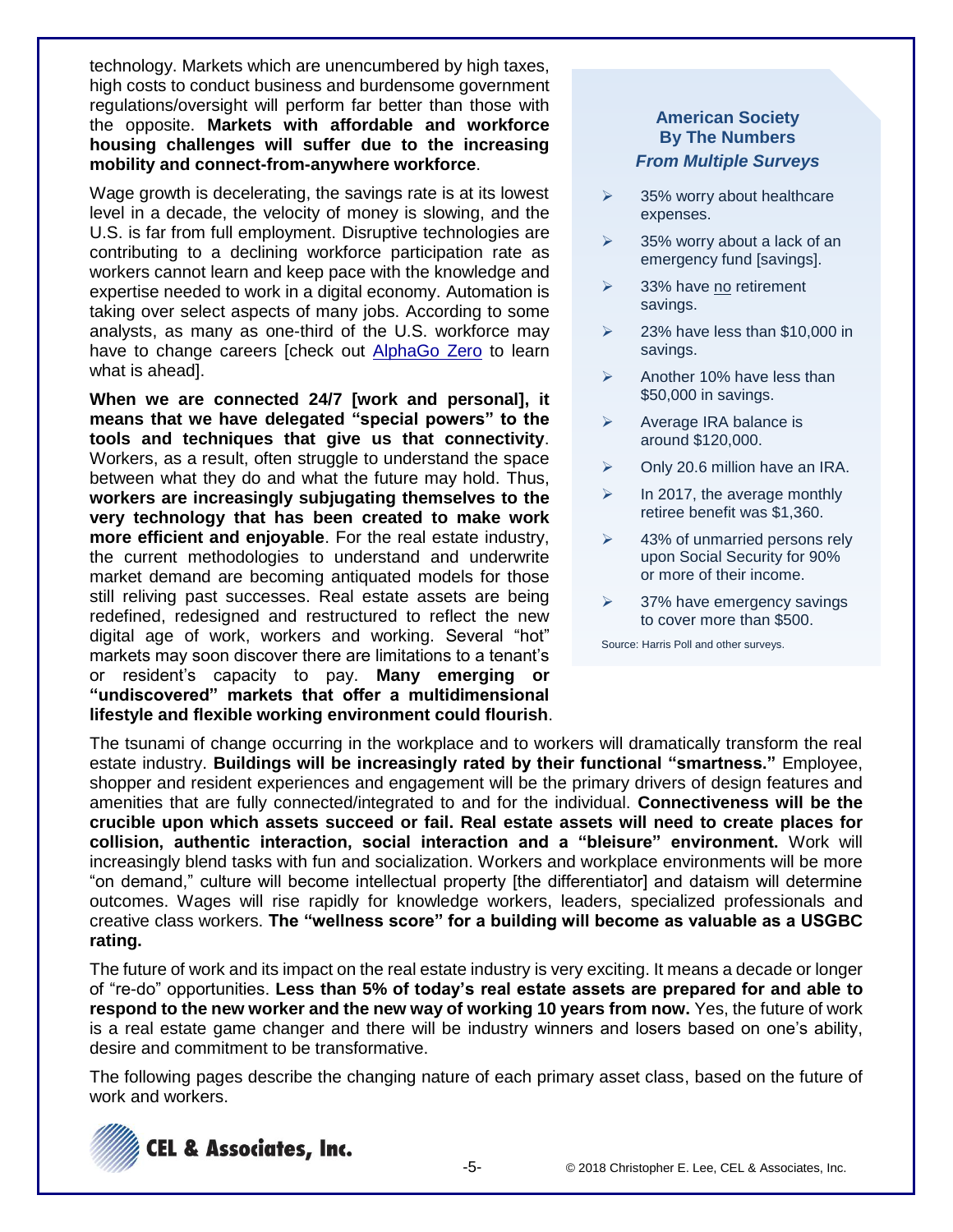## **The Future Of Work Impact On Office Buildings**

**The rapidly changing and digitization of work will transform office buildings, moving from a place to house workers to an environment of workplace experiences, 24/7 connectivity and** 

**features/amenities that can be customized.** Tenants will want to rent core space, with an option to rent by the day, week or month flex space. **Rent may be defined by units of consumption**. Remember, 77% of the time private offices are not occupied, and 60% of the time work stations are not occupied [Herman Miller]. Mood-based layouts, integration of art, music, "real" landscaping, natural

|  | <b>Office Space Trends</b>                                                                                                    |
|--|-------------------------------------------------------------------------------------------------------------------------------|
|  | 37% of workers did some or all of their work at home (vs. 9% in 1995).                                                        |
|  | □ Four million workers telecommuteand by 2020, 50% of the U.S. workforce will be<br>freelancers.                              |
|  | $\Box$ 38% of U.S. jobs to be automated by 2030.                                                                              |
|  | Only 10 of the top 50 occupations with the most job openings require office space.                                            |
|  | The average individual workspace is occupied only 55% of the time in a normal work week.                                      |
|  | The average U.S. tenant has 33% of its space as excess shadow space based on the new<br>square footage per employee.          |
|  | Coworking/Shared workspace now comprises 27 million square feet (0.7% of total office<br>space), and 13,800 spaces worldwide. |
|  | □ By 2020, 46% of the U.S. workforce will be Millennials, and by 2025 that number will grow<br>to around 75%.                 |
|  | Source: CEL & Associates, Inc.                                                                                                |

lighting and use of environmentally sensitive materials will be commonplace. Every large office building will offer/have its version of WeWork. Space densification will likely continue for the next three to five years, while FIRE, STEM and TAMI industries will drive office demand.

Employees in office buildings will be issued Tenant Chips that enable them to access the parking structure, common areas and suite entry. These Tenant Chips will also automatically set room or cubicle temperatures. Workers want to control temperature and lighting in their workspace from their computer. Workspaces will be designed for collision, collaboration and connectivity. Open layouts to encourage socialization, building manager-initiated communal programs and amenity/services convenience will be commonplace. Virtual tours and augmented reality will be a normal course of business for Brokers. **Artificial intelligence will update and correct any building operating system problems. TIs will be heavily weighted toward the experience, culture and workplace environment.** Walls, glass and lighting will enable space to be created to accommodate tenant needs or desires [e.g., moveable walls, windows that become computer monitors, gathering areas for project teams, etc.].

Tenant's recruiting will be heavily weighted/influenced by the building's contemporary functionality, experience offerings, brand and proximity to public transit systems. Workers will expect protected

#### **Alert!**

San Francisco, one of the fastest growing cities in the U.S. over the past decade, passed a law severely restricting multi-wheeled delivery bots. This action could signal a potential decline in competitiveness for the City by the Bay.

places to leave their bikes; and easily accessible places to buy lunch, purchase sundries and interact with other service providers. Companies will create/offer more employee ownership of "their" experience; **buildings will need to be a wellness enabler with spaces designed for networking, socialization, collision and collaboration**. Owners and/or operators of office buildings will increasingly look to Human Resources Directors [e.g., Talent Managers] for real estate decisions. Large buildings or a concentration of buildings should offer moments of spontaneity,

exhibits, displays, speakers and entertainment to create a more productive workplace environment for tenants. Cafes, gyms, collaborative common spaces and user-centered workspace will be common.

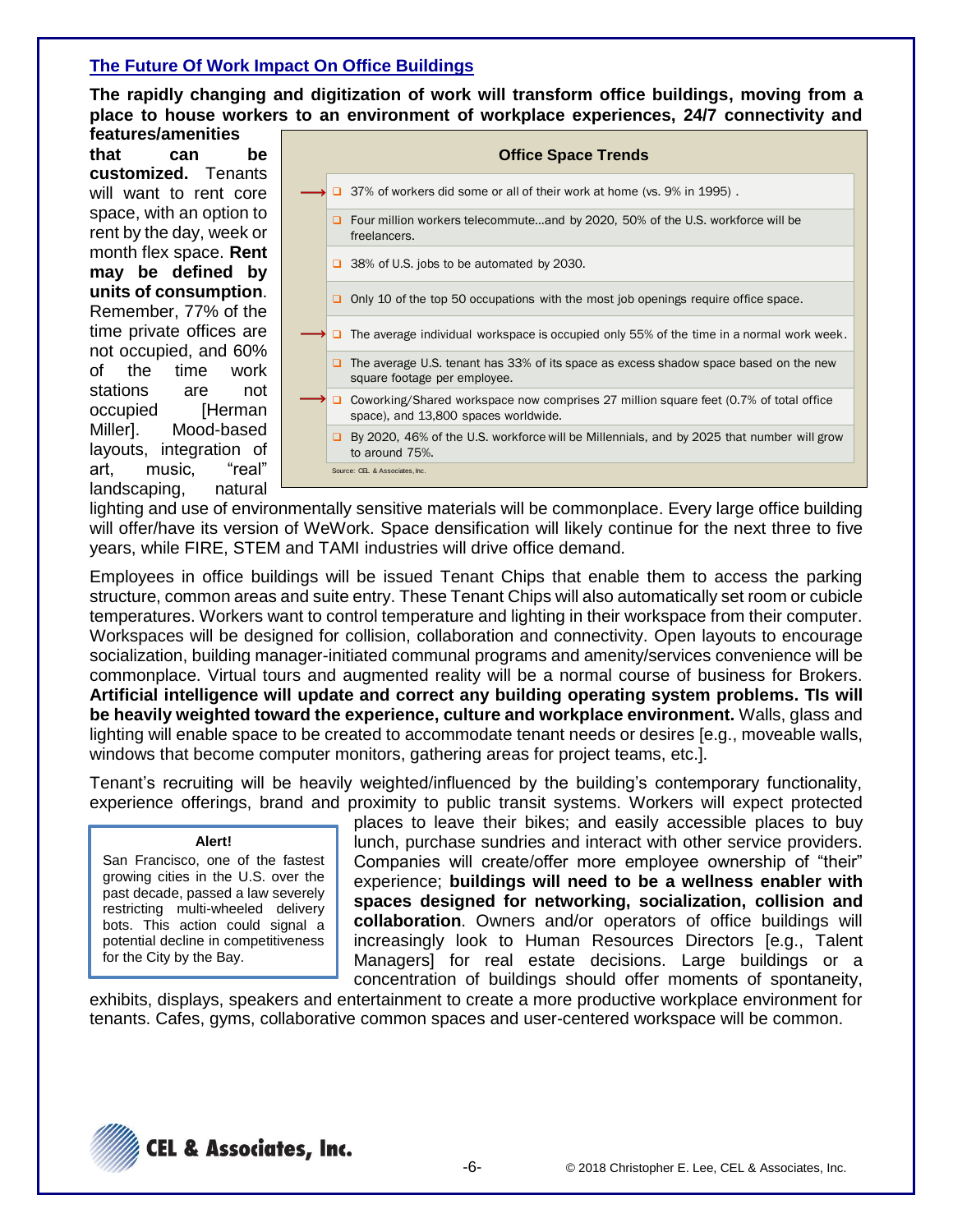## **Office buildings will become 24/7 destinations and provide around the clock workplace settings.**

Building Managers and Service Technicians will need to accommodate a multi-schedule workforce [e.g., "Why pay rent for 24/7 and only use the space only 8 – 10 hours a day Monday through Friday?" will be increasingly questioned by CEOs]. According to Gallup, 43% of U.S. employees work remotely all or

some of the time, so access [directly or indirectly] to the office will be a 24/7 necessity. Smaller office building owners should create shared-use spaces for amenities and services available in larger buildings. Removing the potential for worker frustration and friction will be added [albeit at a small scale in the beginning] by building owners/managers [e.g., adding a concierge service].

Too often, owners and managers of office buildings are focused on the four walls and not what is inside the four



walls. That is changing…and changing rapidly. **Workers in office buildings will want and expect an environment [common areas as well as their workspace] to foster collaboration, acknowledge the necessity for socialization and networking, and wish to "like" being part of, not apart from, the actual physical structure**. Building apps will be commonplace to accommodate the unique, personal needs of every worker. Specialists and ICs will expect seamless connectivity and timely accommodations when they provide various services/expertise to office tenants. Do not be surprised to see WeWork emerge as a premier Facilities Manager.

The impact of the Future of Work is rapidly altering the office sector. With few, truly ahead of the curve office investors, developers, owners and operators fully enacting/embracing the changes needed…the plethora of opportunities to step ahead of one's competitors is bountiful.

## **The Future Of Work Impact On Industrial Buildings**

**In the next few years, approximately 1.4 million industrial robots will be entering service worldwide. In the first nine months of 2017, approximately \$1.47 billion of robot orders were** 

**placed in North America**. Another \$1.50 billion of robots were shipped in the first nine months of 2017. Food and consumer goods accounted for 21% of the volume. Motion control shipments increased 10% to \$2.6 billion through the first nine months of 2017. **Between 2017 and 2025, the annual growth rate for the North America services robotic market is expected to grow at a CAGR of 15.15%. Spending on robotics and related services** will reach an overall sales volume of \$135 billion in 2019, according to *Fortune* magazine. In 2017, Amazon "hired" 75,000 robots and saw its workforce decline by 24,000 workers.

| <b>The New Silicon Valleys</b>                                           |  |  |  |  |
|--------------------------------------------------------------------------|--|--|--|--|
| <b>Silicon Valley –</b> Santa Clara, SF, Sunnyvale, Palo Alto, Mtn. View |  |  |  |  |
| <b>Silicon Beach –</b> Santa Monica, Culver City, Playa Del Rey          |  |  |  |  |
| Silicon Roundabout - East London                                         |  |  |  |  |
| <b>Silicon Hills - Austin</b>                                            |  |  |  |  |
| <b>Silicon Forest - Washington County, Oregon</b>                        |  |  |  |  |
| <b>Silicon Hill - Washington, D.C.</b>                                   |  |  |  |  |
| <b>Silicon Alley – New York</b>                                          |  |  |  |  |
| <b>Silicon Slopes –</b> Salt Lake City and Park City, Utah               |  |  |  |  |
| <b>Silicon Wadi – Tel Aviv and Metro Haifa</b>                           |  |  |  |  |
| <b>Silicon Valley North - Seattle</b>                                    |  |  |  |  |
| Source: CEL & Associates, Inc.                                           |  |  |  |  |

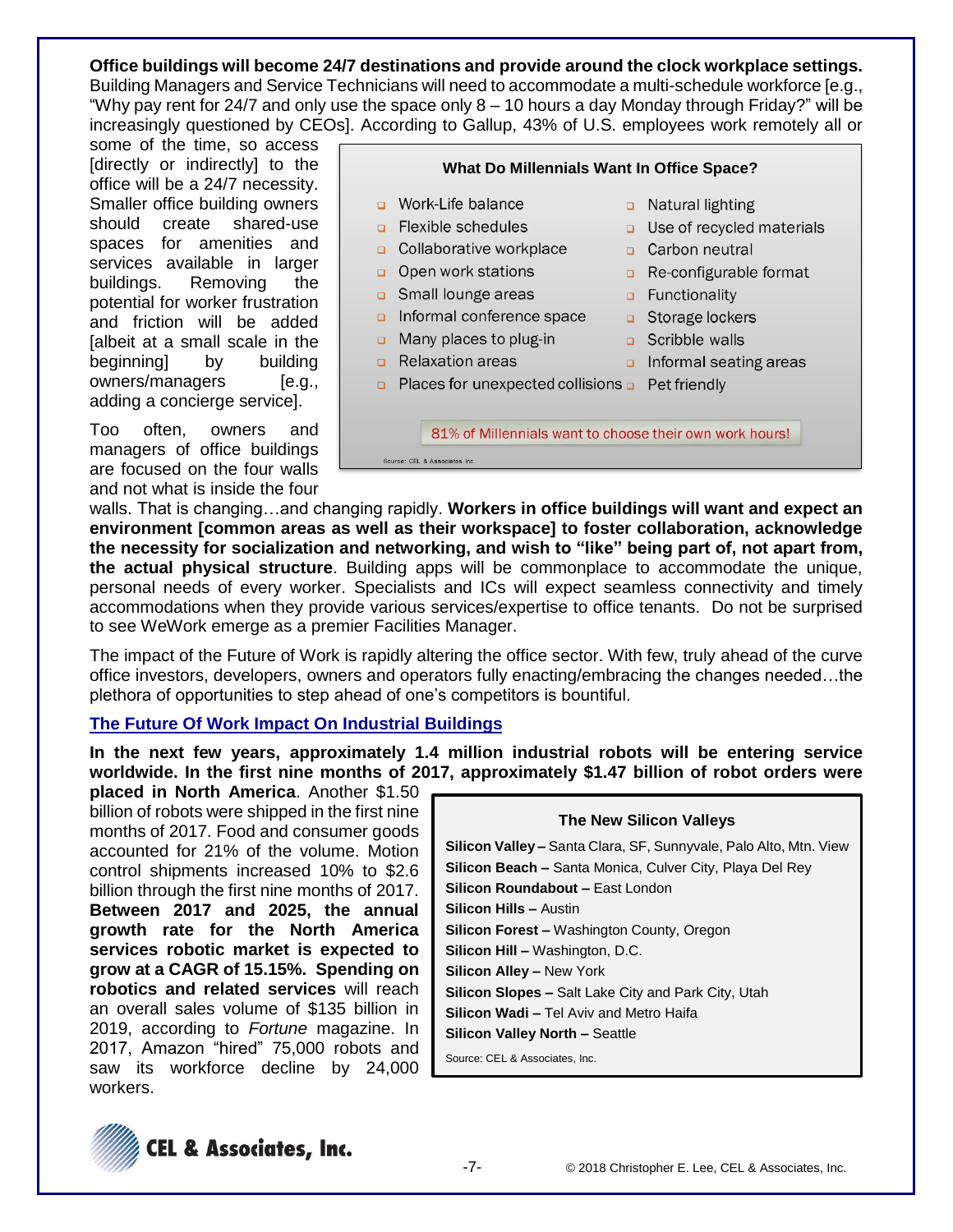According to the National Bureau of Economic Research, each robot reduces employment by 3 to 5.6 workers in the local commuting area. Amazon, which purchased Kiva Systems in 2012, has created an "arms race" among warehouse and distribution owners/operators. Digital robots can map routes in warehouses, find and secure merchandise, and work 24/7 with no time for breaks. Kiva robots can find and lift an entire stack of shelves and move them to packing areas. Workers who used to find goods are now being replaced by robots who

| <b>Industrial Transformation</b>                                                                                   |  |  |  |  |
|--------------------------------------------------------------------------------------------------------------------|--|--|--|--|
| $\Box$ Workers are now producing 47% more than 20 years ago.                                                       |  |  |  |  |
| Manufacturing workers now number 12.3 million [14.5 million in 2006].<br>▫                                         |  |  |  |  |
| Amazon has over 100,000 robots working in fulfillment centers globally.                                            |  |  |  |  |
| $\Box$ By December 2017, there will be 1.9 million industrial robotsgrowing to a \$45 billion<br>industry by 2025. |  |  |  |  |
| The cost savings through technological advancements and robotics is now 25% - 33%.<br>□                            |  |  |  |  |
| Globalization has kept wages low.                                                                                  |  |  |  |  |
| The emergence of "Fetch Robots" will transform warehouse space.<br>□                                               |  |  |  |  |
| Source: CEL & Associates. Inc.                                                                                     |  |  |  |  |

can "pick and pack" individual items for shipping to customers. **Literally 90% or so of warehouse workers in the U.S. can be replaced by robots.** Amazon has 100,000 robots in service today.

**For owners and operators of industrial buildings, the warehouse workers of tomorrow will be robots, not humans**. Consequently, increased ceiling heights, access to electricity to power/recharge each robot, and 24/7 building operations will be commonplace, and the deployment of new stacking systems will be essential. End-to-end supply chain and logistics will emerge as future areas of opportunity and growth. **Data warehouse analytics, closer supply chain integration, inventory management and inventory optimization will be at the forefront of tenants**. Real estate owners and operators must be far more aware of how to optimize technology in industrial/warehouse buildings. **Workers will be secondary to creating spaces that can switch seamlessly from humans to robots**, and from buildings that are designed for operating systems of the past. **ETL technology will be replaced by new data architecture.** New RFID technology, Warehouse Management systems and the confluence of technology are changing the industrial real estate sector. It is very likely that future warehouse/distribution centers will employ more technical specialists than warehouse laborers. Success in this sector will be based on knowledge of technologies and systems.

### **The Future Of Work Impact On The Retail Sector**

Work and workers in retail will experience dramatic and permanent changes for the entire sector. **The trifecta of Amazon, Smartphones and the Internet has altered shopping forever**. In the future, one can try on clothes, select colors, patterns, and designers from anywhere via biometric scans and augmented reality applications from one's cell phone, tablet or laptop computer. Virtual reality shopping will have a significant impact on the demand for retail space. From gardening to camping, from personal care to entertainment, and from appliances to cars, literally everything is available online. **Demographic analysis to determine demand for retail real estate projects is no longer an only "sure-thing" methodology**. Thousands of retail stores have closed and will close in the future [8,600 in 2017], **as the consumer has taken hold of the retail experience**. The rise of e-commerce is reducing/eliminating jobs in traditional retail. Brick and mortar retail jobs are disappearing. Amazon will represent 20% of the entire U.S. retail industry's growth in 2017.

**To survive and thrive in the digital age, retail centers and retailers must create a valued and desired experience, activity or ambiance to attract and retain customers**. Workers in retail are no longer there to stock merchandise or tend to the cash register. **Instead, retail workers will create and foster relationships and pleasant/recurring experiences with customers**. Personalized shopping is rapidly growing, the quality and capabilities of successful retail employees is improving dramatically, and retail real estate assets are a part of, not apart from, the retail experience. Renting space and

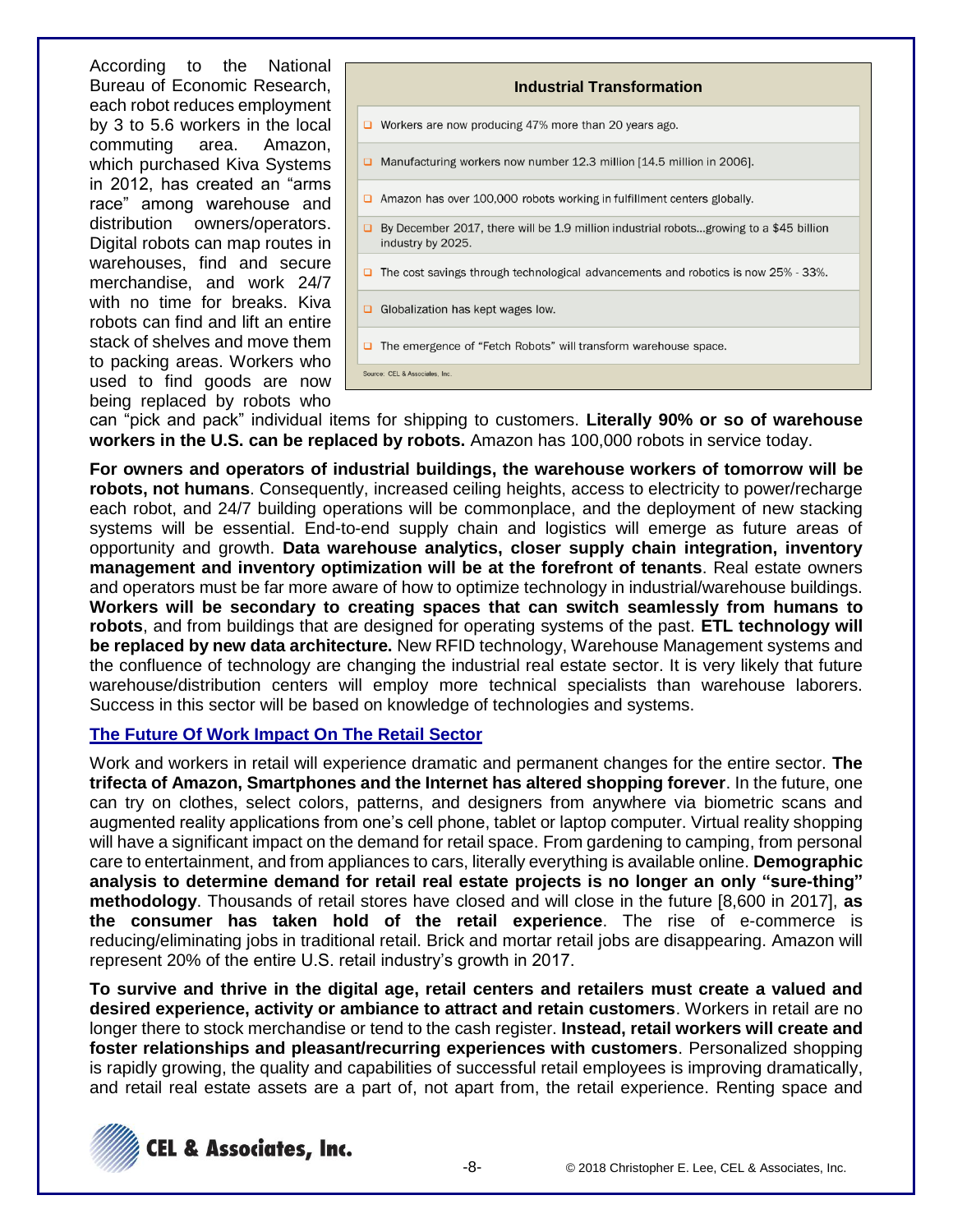collecting rents will not cut it in a world of well-capitalized and technologically sophisticated retail center competitors.

Retail centers must become destinations with new and constantly changing reasons to "revisit." **Visiting a retail center is far more important to owners of retail real estate assets than visiting a specific** 

**store**. The full synchronization of the online and instore experience will be a must for retailers. In the future, the retail center will shift from 70% retail and 30% food and entertainment, to 70% food, entertainment, and lifestyle activities, compared with 30% for retail. Shopping centers and stores will know repeat customers via facial recognition. Retail asset owners and operators will need to create/add Program Directors, Experience Officers and Shopping Guides to fulfill the expectations of shoppers. Marketing of an entire center [regardless of size] will be essential. **Creating reasons to extend the length of stay and increase wallet share will be the priority of owners and managers of retail centers**.

**During the next five to seven years, the retail real estate sector will go through a painful correction, rebalancing and reinvention of the traditional retail center**. Off-price retailers are transforming themselves into "treasure hunts." Successful

#### **What Employees Care About Most At Work**

- $\checkmark$  Dedication to employee health and wellness.
- ✓ Leaders/Managers who are coaches and mentors.
- ✓ Fairness.
- ✓ Ability to learn.
- ✓ Diversity.
- ✓ Everyone feels valued.
- $\checkmark$  Positive company brand/image.
- ✓ Opportunities available to everyone.
- ✓ Technology to improve performance and contributions.
- ✓ Organizational values.
- $\checkmark$  Flexible work schedules.
- ✓ A clear vision
- $\checkmark$  A celebrated culture.
- $\checkmark$  Multiple workspace options.
- ✓ "Cool" physical space.
- $\checkmark$  A collaborative, inclusionary environment.
- ✓ A humanized workplace.

Source: Jacob Morgan and CEL & Associates, Inc.

retail centers will offer experiences, products, services and amenities that customers cannot get elsewhere. Visual merchandising in stores and in centers is essential, and "trip-drivers" are becoming keys to drive customer traffic counts. Restructuring TIs to be customer- not retail-centric will create job opportunities for those who are creative, innovative, and not bound by historical precedents.

As the Future of Work moves to more technologically savvy consumers, and as shopping from the comfort of your home or on your cell phone becomes common, the transformation will dramatically alter the future of retail real estate assets. Appealing to a four- or five-generation society and multi-tiered income and expenditure demographic cohorts will be critical underwriting questions in the future. **Retail real estate underwriting will place less emphasis on demographics and job growth and more on psychographics** and quantifying what is needed to attract and retain an available customer base. In the experience economy, retail real estate investors should be very careful and acutely aware of the dramatic and transformative changes in today's and tomorrow's digital age.

## **The Future Of Work Impact On The Multifamily Sector**

The multifamily industry has always looked at supply and demand factors, demographics, income levels, and employment/job growth as the core underwriting criteria when acquiring and/or developing an apartment community. However, in today's digital world, quantifying demand, jobs and income levels must now take into consideration: alternative lifestyles; rise of the Independent worker; income derived from secondary sources [Airbnb, Uber, eBay, etc.]; quality and type of the market's workforce; psychographics; and potential resident expectations. **The potential resident pool must go through a rigorous test of non-traditional analytics to quantify current and future demand**.

Technology will alter the design and construction materials. Robotic construction will be commonplace within a decade, saving 30% on waste, 30% on labor and requiring 30% less time. Apartments will have onsite or in-each-unit medical connectivity sensors for wellness checking and healthcare notification.

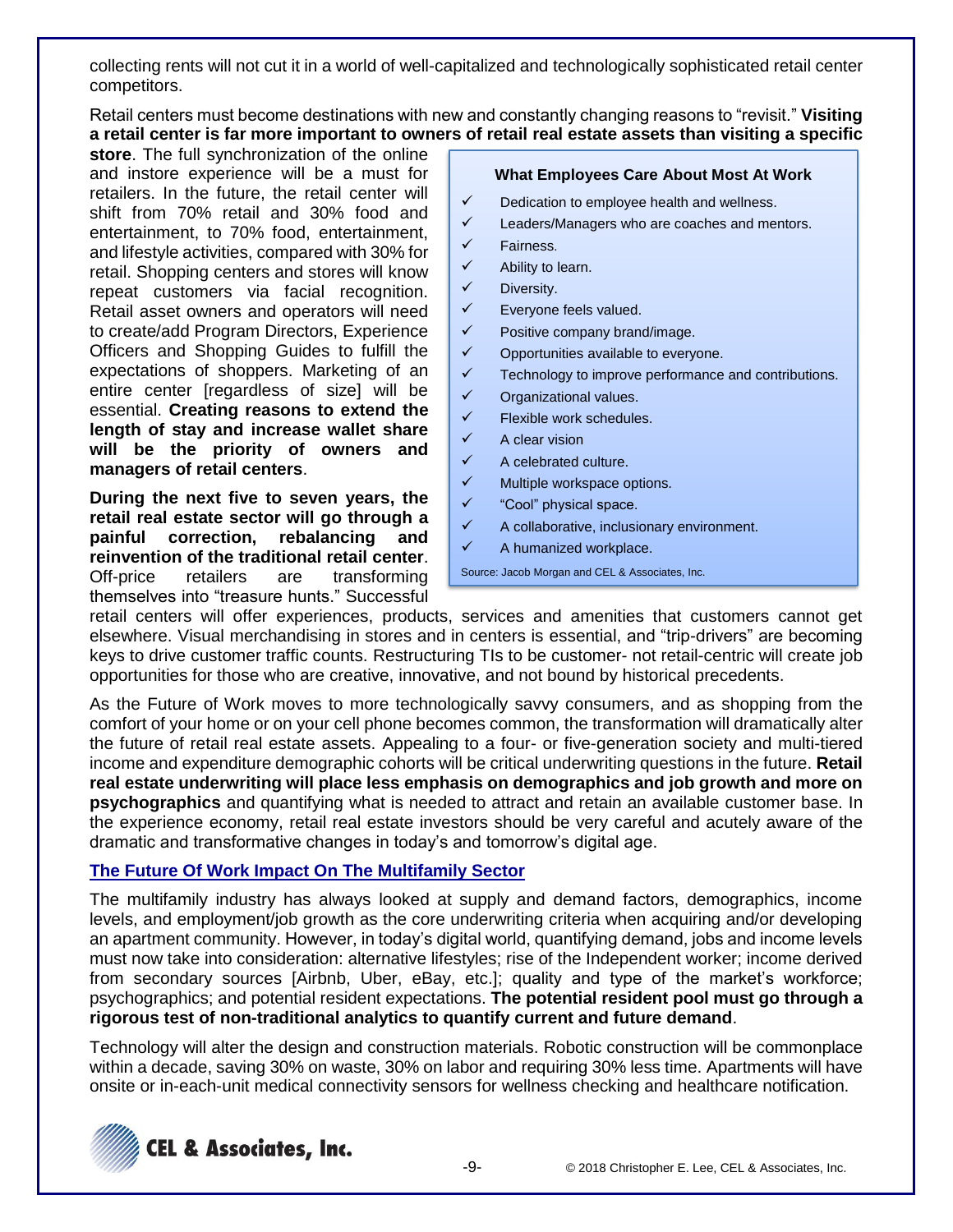Apartment managers will become Enterprise Directors. Leasing Representatives will be Lifestyle Directors. Every apartment community will have an Experience Director, a Resident Ombudsman, and Service Technicians [formerly maintenance personnel]. Apartment communities will become connective

hubs for services, entertainment and lifestyle products. The work from home, Independent worker renters will "expect" WeWorklike business center amenities. Alexa, Google Home, Echo, Dot and Tap will be in-unit amenities.

The U.S. will require 4.6 million new apartments by 2030 [at least 325,000 units per year], and all will need to feature the plethora of digital options, cornucopia of technological amenities and easily accessible Internet of Everything services. Because of the shifting nature of jobs, the blending of work and home will accelerate. **Apartment** 

#### **Top 10 Trends That Will Shape Commercial Real Estate Leasing Decisions**

- 1. The asset's capacity to attract and retain talent for tenants due to the ability to offer a positive experience, engaged services and locational amenities.
- 2. Space that can accommodate a collaborative, creative, open and efficient workplace.
- 3. The building's environmental, wellness and brand rating.
- 4. Cost of living, proximity to mass transit systems, and accessibility to lifestyle services and goods.
- 5. Lease rate, TI allocation, term, pass-throughs and lease covenants.
- 6. Proximity to talented workforce.
- 7. Opportunity to lease "special project" space for an interim period.
- 8. Proximity to clients/customers, food service and entertainment venues, and airports.
- 9. Presence of complementary tenants nearby.
- 10. Proximity to the residences of the CEO/Owners and Key Executive.

Source: CEL & Associates, Inc.

**units will become destination/lifestyle homes for a diverse and growing universe of residents**.

**Do not be surprised to see the emergence of some fairly robust resident portals that reward resident loyalty and increasingly capture additional resident purchase preferences**. Advertising and sponsorship revenues could equal 15% - 25% of rental revenues in the future. As the nature of work and the characteristics of the worker change, so will the design/functionality of **apartment communities as they transform into connective lifestyle nuclei for tomorrow's residents**.

### **Creating The Perfect Workplace Environment**

- $\triangleright$  Make the employee experience an integral part of your business strategy and operating systems.
- ➢ Assign one leader and multiple owners of the employee experience.
- $\triangleright$  Establish clear measurable performance goals that hold each individual accountable for their contributions.
- ➢ Create a collaborate, cross-functional, open and stimulating workplace environment. Combine or balance between work and socialization.
- ➢ Create and provide places for collisions, meeting hubs and gathering places.
- ➢ Adopt a hospitality mindset to your workplace environment. Remove inhibitors or barriers to performance.
- $\triangleright$  Implement workplace schedules that are dynamic, customized and anticipatory of needs.
- $\triangleright$  Shift from humans doing work that can be automated to humans using their minds to accelerate performance and service.
- ➢ Utilize technology to improve efficiencies and employee engagement.
- ➢ Embrace a "healthy" workplace environment.
- ➢ Utilize the new organizational architecture to create a flexible, adaptive and more agile enterprise. Source: CEL & Associates, Inc.

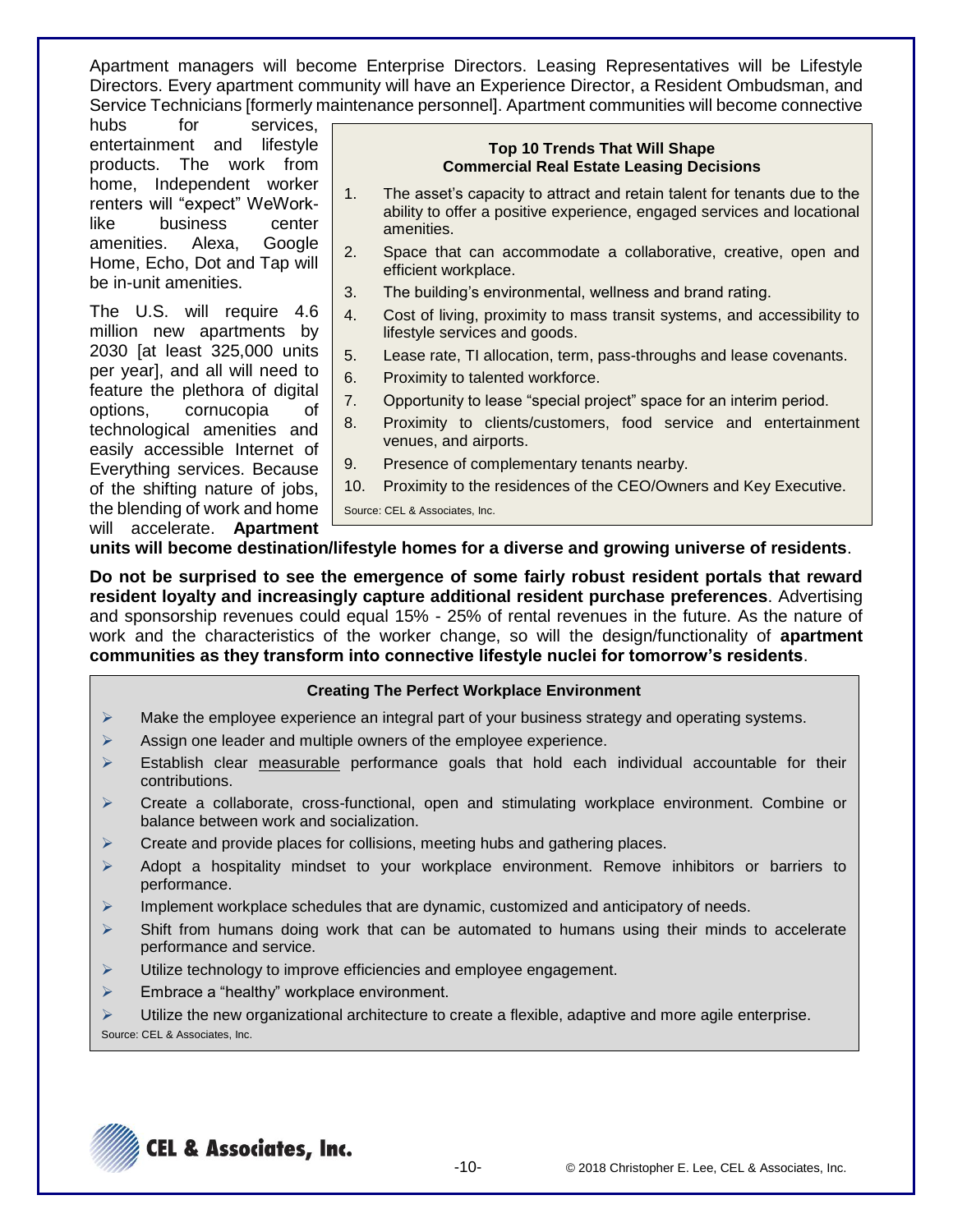### **Impact of Technology On Select Real Estate Positions**

|                                     | <b>Impact On Position</b> |             |                              |             |             |
|-------------------------------------|---------------------------|-------------|------------------------------|-------------|-------------|
|                                     | <b>Very</b>               |             | <b>Neither</b><br>Positive / |             |             |
| <b>Position</b>                     | <b>Significant</b>        | Significant | <b>Negative</b>              | <b>Some</b> | <b>None</b> |
| <b>Chief Operating Officer</b>      |                           | ✔           |                              |             |             |
| <b>Chief Financial Officer</b>      |                           |             | ✔                            |             |             |
| <b>Capital Markets Executive</b>    |                           | ✔           |                              |             |             |
| <b>Marketing Executive</b>          |                           | ✔           |                              |             |             |
| <b>IT Executive</b>                 |                           |             |                              |             |             |
| <b>Research Director</b>            |                           |             |                              |             |             |
| <b>Human Resources Director</b>     |                           | ✔           |                              |             |             |
| <b>Controller</b>                   |                           |             |                              |             |             |
| <b>Accountant</b>                   |                           |             |                              |             |             |
| <b>Financial Analyst</b>            |                           |             |                              |             |             |
| <b>Top Asset Mgmt. Executive</b>    |                           |             |                              |             |             |
| <b>Asset Manager</b>                |                           |             |                              |             |             |
| <b>Top Property Mgmt. Executive</b> |                           |             |                              |             |             |
| <b>Property Manager</b>             |                           |             |                              |             |             |
| <b>Community Manager</b>            |                           |             |                              |             |             |
| <b>Building Engineer</b>            |                           |             |                              |             |             |
| <b>Maintenance Specialist</b>       |                           |             |                              |             |             |
| <b>Commercial Leasing Manager</b>   | ✓                         |             |                              |             |             |
| <b>Commercial Broker</b>            |                           |             |                              |             |             |
| <b>Multifamily Leasing Rep.</b>     |                           | ✓           |                              |             |             |
| <b>Development Manager</b>          |                           |             |                              |             |             |

Source CEL & Associates, Inc.

#### **Closing Comments**

Henry Ford once said**, "Coming together is a beginning; keeping together is progress; working together is success."** The rapidly changing characteristics of work and workers is transforming the real estate industry. In the digital age, work follows the worker. Generational differences create workplace challenges. A lack of a qualified workforce in many industries, government regulations, minimum or living wage initiatives, income disparity, and rising costs of labor [healthcare, desk cost, etc.], are accelerating the shift to robotics, automated processes, and outsourcing/offshoring tasks. There is a dramatic shortage of workers in many industries, and many colleges are not adequately preparing a workforce for the future.

**The real estate industry will need to reinvent itself over the next decade. Those who are able to do so will assure their prosperity and relevance for years to come**.

### **Building Materials Of The Future**

- **•** Translucent concrete
- SensiTile
- eWood
- Flexicomb
- **Richlite**
- Self-repairing concrete
- Low e glass film
- Carbon fiber
- Liquid granite
- Bendable granite
- **•** Transparent aluminum
- Polymer nanotrusses
- **■** Transparent solar concentrator for electricity-generating windows

I welcome your comments, feedback, insights and perspectives.

Regards,

Christopher Lee

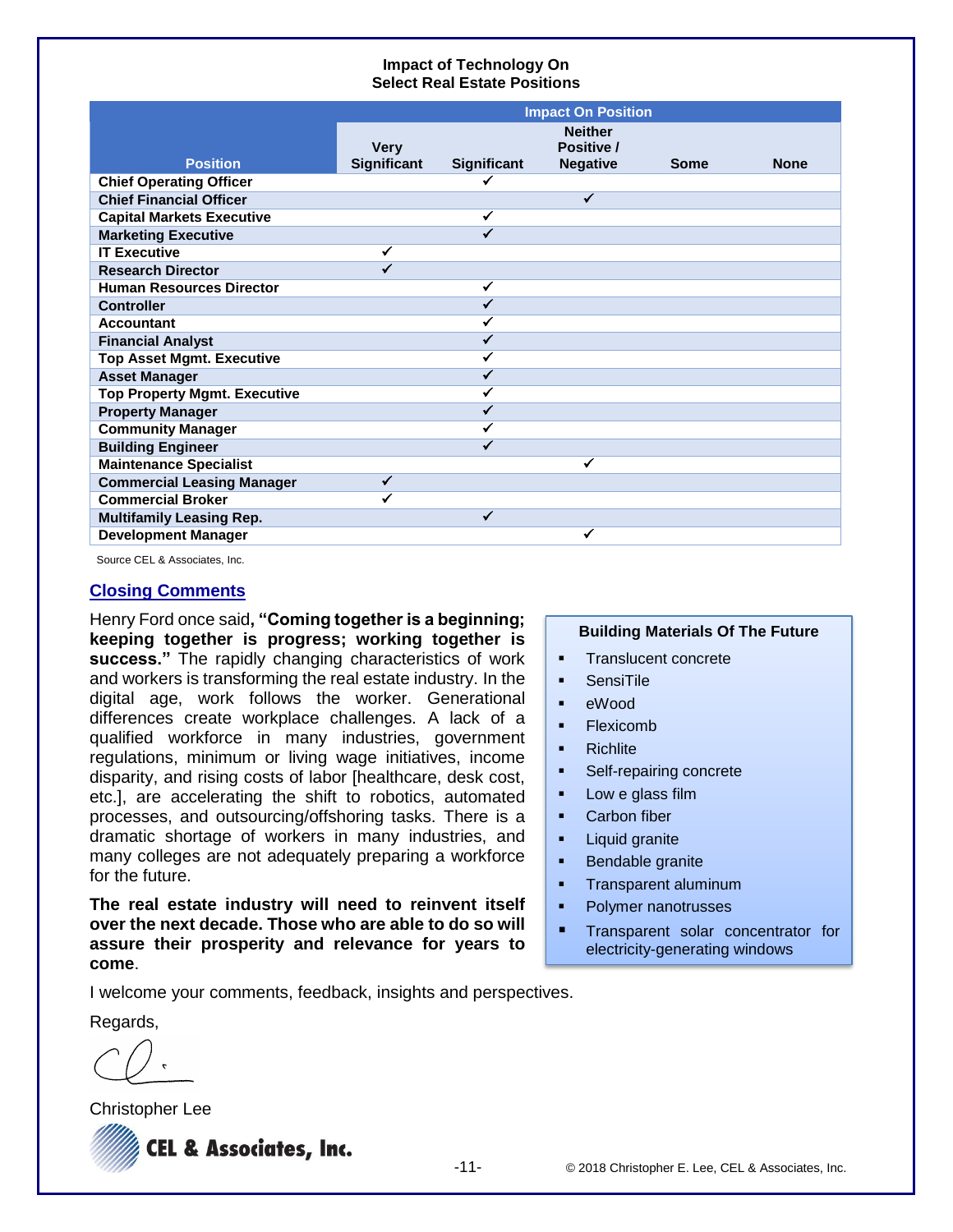### **SPECIAL ANNOUNCEMENT**

Over the past 23 years, we have received hundreds of emails and inquiries asking us to create a more frequent "one- to two-pager" on matters of strategic importance. We are pleased to announce that **we have launched a bi-weekly brief entitled** *Leadership Conversation*. This features one topic, provides recommended strategies, includes a prediction and highlights key questions to ask at your next Executive or Management Committee. The feedback for this concept and format has been very positive, and we are excited for this kickoff. *Strategic Advantage***, our regular newsletter, will continue as a quarterly publication.**

*Note: This report has been prepared by CEL & Associates, Inc., who retains all rights to its content. This report may not be reproduced, distributed, and/or used in presentations or offering/fund raising prospectus/memorandums, and/or used in communications, speeches and/or presentations in its entirety or in parts without the prior written consent of CEL & Associates, Inc. You may reproduce/distribute and/or share this article with friends, colleagues and associates. Opinions and forecasts contained in this, prior and future articles may change without notice. The author encourages readers to offer comments, feedback and recommendations for further enhancement to [newsletter@celassociates.com](mailto:newsletter@celassociates.com)*

### **SPREAD THE WORD**

If you enjoy reading *Strategic Advantage* and *Leadership Conversation*, and have benefited or received value from our insights and recommendations over the past 23 years, perhaps your friends, business associates, other members of your team or industry peers will also enjoy it.

You can provide them with an individual subscription by several options:

- Click here: **http://newsletter.celassociates.com** and fill in their contact info or forward this link to them
- If for multiple people, send us an email with a list of their individual contact info and email address

Today there are over 12,000 readers of Strategic Advantage…spread the word.

*Give Us Your Opinion:* We want to hear from you and to have future issues reflect your needs and questions. Please email your comments, ideas, suggestions and insights to newsletter@celassociates.com.

*For More Information:* For more information regarding our services (Strategic Planning, Compensation, Opinion Surveys, Benchmarking, Performance Improvement, Succession Planning and Governance/Management), please email us at newsletter@celassociates.com or call 310.571.3113.

*To Subscribe:* To subscribe to CEL & Associates, Inc. and Christopher Lee's *Strategic Advantage* newsletter with ongoing insights, opinions and forecasts regarding issues, trends and opportunities within the real estate industry, please email us at newsletter@celassociates.com with *"Subscribe"* in the Subject line and provide your full contact information.

*To Change Your Contact Information***:** Please email us at newsletter@celassociates.com with *"Change Contact Information"* in the Subject line and include your new contact information.

**Disclaimer:** The opinions, forecasts, information and insights presented in this article are of a general nature and do not constitute the provision of investment, management or economic advice to any person, organization or governing board, and this article does not contain any recommendation(s) to buy, sell and/or invest in any security, real estate asset, fund or adopt as an element of any investment strategy. Opinions and forecasts expressed herein are subject to change without notice. Relevant information was obtained from sources deemed reliable. Such information is not guaranteed as to its accuracy.

*Prior Newsletters: If you would like to download prior newsletters, please go to the following links.*

*Are Today's Real Estate Business Valuation Models Outdated?*

<http://www.celassociates.com/onlinenewsletter/re-business-valuation-models-sa-k092417.pdf>

*What Keeps You Up At Night?*

<http://www.celassociates.com/onlinenewsletter/what-keeps-you-up-sa-k073017.pdf>

*Get Ready For Transformative Change!*

<http://www.celassociates.com/onlinenewsletter/transformative-change-sa-k050117.pdf>